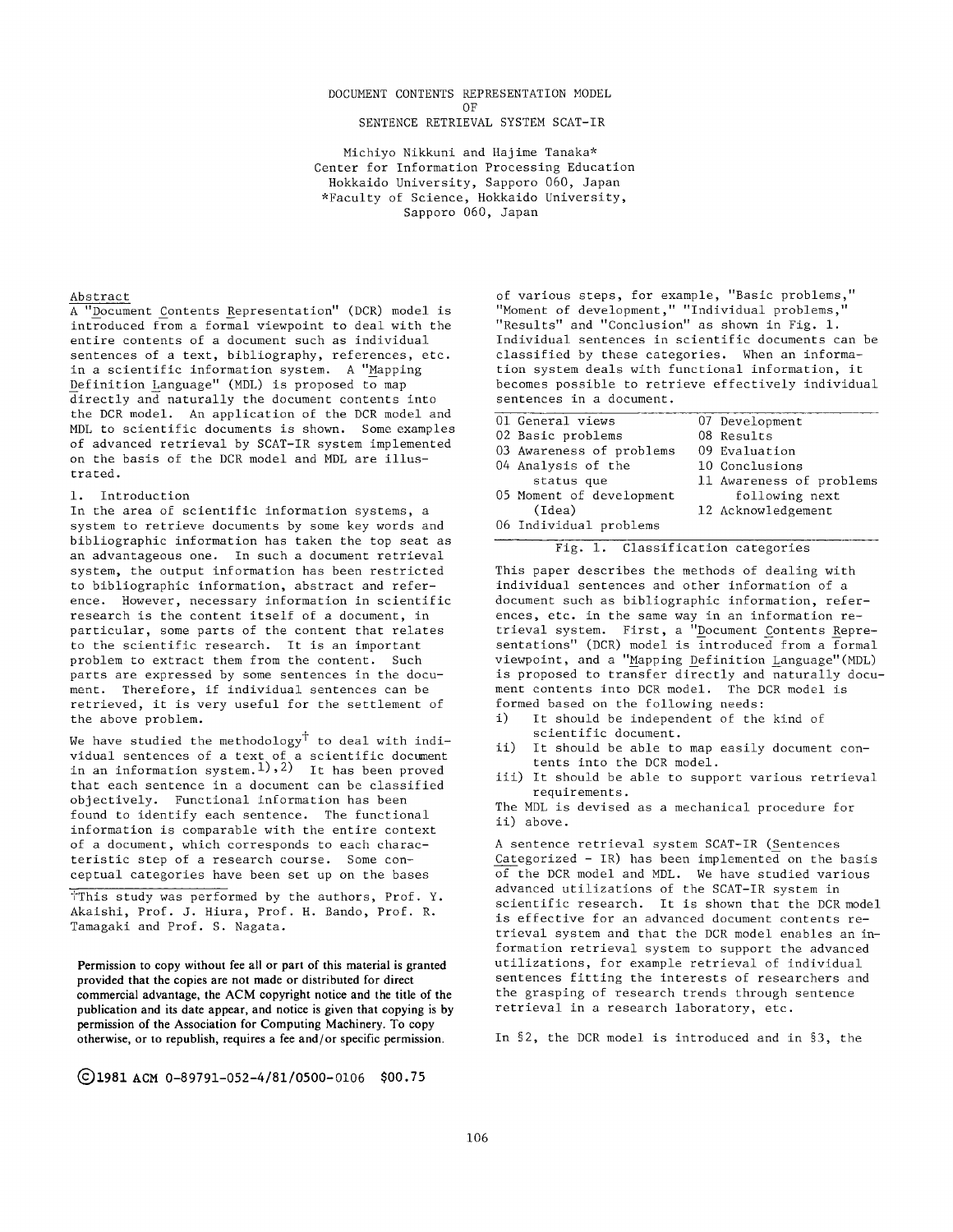MDL is defined. In §4, the application of the DCR model and MDL to scientific documents is shown. In §5, a query language SCAT-QLI implemented on SCAT-IR system is described. Remarks and conclusion are discussed in \$6.

2. Document Contents Representation (DCR) Model

# 2.1 uocument contents analysis

In this section, three basic concepts of the DCR model are introduced to represent formally document contents i.e., "group", "data unit" and "element", they are formed based on two kinds of content analysis of a document.

The first one analyses the constituents of a document. A document is divided into some "groups" such as Bibliography (BIB), Title (TIL), Author (ATH), Abstract (ABS), Text (TEXT), Reference (REF) and so on. (...) shows each group name. Each group is represented with two kinds of "element": 'data element' and 'connective element'. The former corresponds to the occurrence of content information in each group. For example, the group TEXT is represented with two data elements i.e., 'classification category' and 'sentence'. The latter is used to connect individual values of 'data element' or "data unit". For example, 'sentence number' can be regarded as a connective element in the group TEXT since it implies the information of the order and the position of individual sentences that are values of 'sentence'

The second one analyses the arrangement of the values of the elements of each group. For instance, in the group TEXT, values of the pairs of 'claasification category' and 'sentence' are repeated. The number of the pairs is indefinite. In general, the value of data element occurs repeatedly in a group in combination with each value of the other data elements of the group. Such a set of the combined values is called "data unit" of a group.

The formal definitions of three basic concepts of DCR model are given as follows:

- Def. i. "element": consists of 'data element' and 'connective element'.
- Def. 2. "data unit": a set of each value  $x_j$  of each element  $X_j$  in a group. It is denoted by (D-id,  $x_1$ , ...,  $x_1$ , ...,  $x_n$ ), provided that D-id means the value of Document Identifier (D-ID) and that n is the number of elements in a group.
- Def. 3. "group": a set of some data units denoted by  ${\rm i}\;$   ${\rm (D-1d,~}$   ${\rm x}_{\rm i\,1}$ ,  $\; \ldots$ ,  ${\rm x}_{\rm i\,\tau}$ ,  $\; \ldots$ ,  ${\rm x}_{\rm in}$ ) |  ${\rm x}_{\rm i\,\tau}$   ${\rm \varepsilon}$ x , (l<i<m)}, provided that the number of data units is m and that  $x_{i,j}$  is the value of  $X_{j}$ of the i-th data unit. Suppose G is a group name, then the group G is represented by G=(D-ID,  $X_1, \ldots, X_n, \ldots, X_n$ ).

Some examples of the above in scientific documents are as follows.

Ex. I. 'data element': 'author', 'sentence', 'title'.

Ex. 2. 'connective element': 'sentence number' and 'document identifier' (D-ID).

> D-ID can be regarded as a connective element since data units having the same D-id can be connected as data units included in the same

document.

```
EX. 3. 
Examples of group BIB 
Ex. 4. 
Examples of group TEXT 
       i) "element" and "data unit" 
       The data unit of the group BIB consists of 
       one connective element D-ID and four data 
       elements: 'Journal' (JNL), "Volume' (VOL), 
       'Publishing year' (YEAR) and 'Page' (PAGE). 
       '...' denotes each element and the succeed-
       ing (...) describes the corresponding element 
       name. Suppose each value of elements in a 
       document x is denoted as D-id^X \in D-ID,
       j^X \epsilon JNL, v^X \epsilon VOL, y^X \epsilon YEAR and p^X \epsilon PAGE.
        Then, the data unit is denoted by (D-id^, j^,<br>v<sup>x</sup>, v<sup>x</sup>, p<sup>x</sup>).
        2) "group" 
       Group BIB consists of a unique data unit. 
       BIB=(D-ID, JNL, VOL, YEAR, PAGE). 
       i) "element" 
       The data elements of the group TEXT are 
       'classification category' (CAT) and 'sentence' 
       (SENT). D-ID and 'sentence No.' (SENTNO) 
       can be given as the connective elements of 
       the group TEXT. That is, the elements of 
       the group TEXT consist of two connective 
       elements (D-ID,SENTNO) and two data elements 
       (CAT, SENT). 
       2) "data unit" 
       Suppose the i-th value of each element of a 
        document x is D-id^ ε D-ID, n; ε SENTNO,
        c_1^{\mathfrak{c}} \epsilon CAT, and s_1^{\mathfrak{c}} \epsilon SENT. Then a data unit
        of the group TEXT is denoted by (D-ID^, c\,,
        n_1^X, s_i^X) (lsism).
        3) "group"
       Group TEXT consists of multiple data units. 
        It is denoted by { (D-id^;, c^;, n^;, s^;) | (l\lei<m)}, provided m means the number of data 
       units of a document x. 
       TEXT=(D-ID, CAT, SENTNO, SENT).
```
Next, two notations of relationships between D-ID and the other elements  $A_j$  ( $l \leq j \leq m$ ) in a group G are given as below.

Suppose G=(D-ID,  $A_1$ , ...,  $A_j$ , ...,  $A_n$ ), i) if group G has only a data unit,

 $D\text{-}ID \longrightarrow (A_1, \ldots, A_i, \ldots, A_n);$ 2) if group G has multiple data units, D-ID  $\rightarrow$   $(A_1, \ldots, A_i, \ldots, A_n)$ .

In the case of the latter, the number of data units is generally given dependent on documents such as n=0, i, .....

A group with the property i) is called a single group and one with the property 2) is called a repeating group. Every group in a document is either a single group or a repeating group. Most of the groups in a document are repeating groups.

According to the relationship notations, group BIB and TEXT can be represented as follows. group BIB :  $D-ID \longrightarrow$  (JNL, VOL, YEAR, PAGE) group TEXT:  $D-ID \longrightarrow (CAT, SEMTNO, SEMT)$ 

2.2 DCR model

Suppose group G=(D-ID,  $A_1$ , ...,  $A_j$ , ...,  $A_n$ ) and  $a_{k,j}$ is the value of A of the k-th data unit of G in a document x, then each data unit of G is defined by  $(D-i d^X, a_{k+1}^X, \ldots, a_{k+i}^X, \ldots, a_{kn}^X)$  (l<k<m), provided  $m$  is the number of dāta units (if G is a sin $\sigma$ le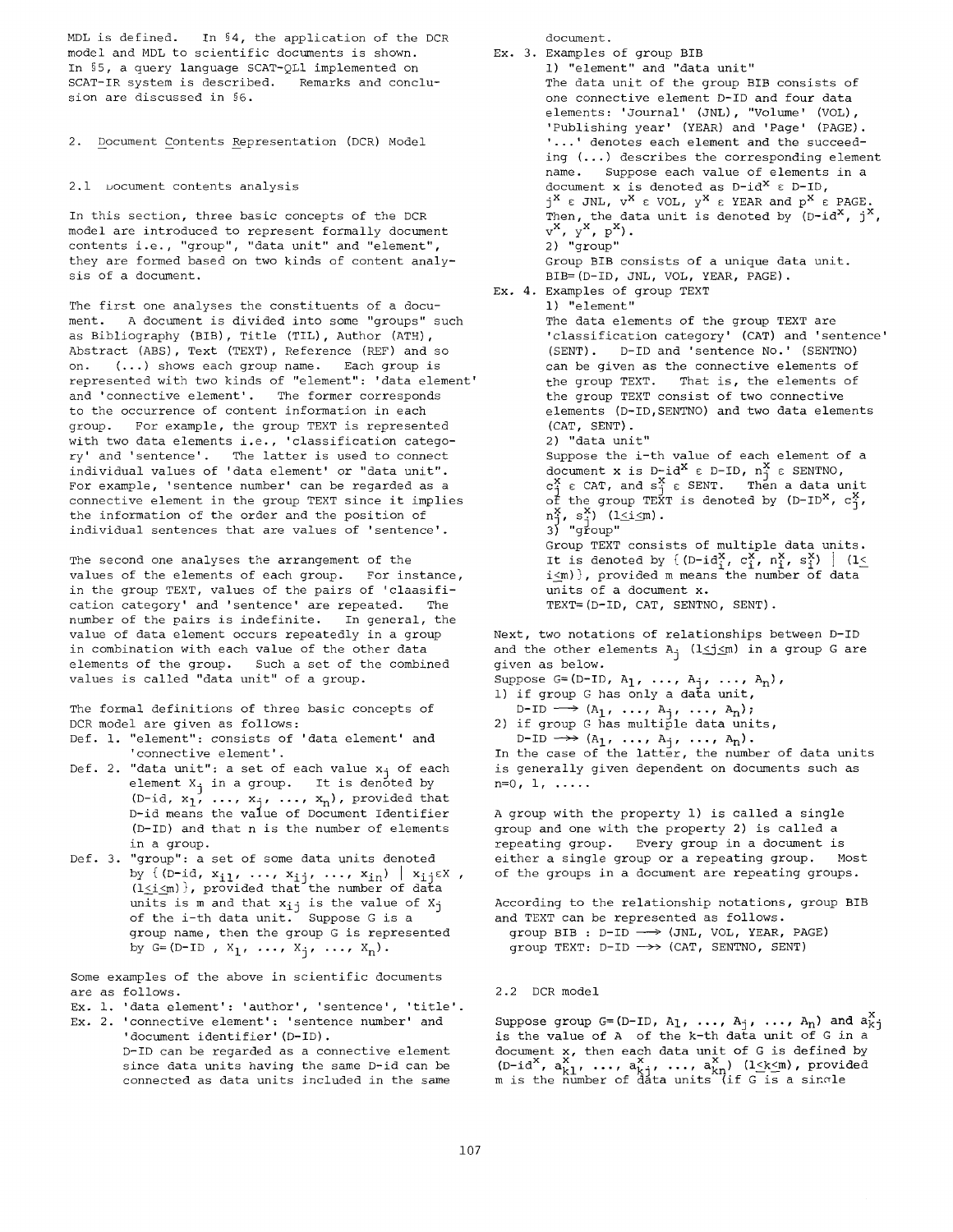group, m=l). The DCR model is formed with some groups consisting of sets of data units of n+ltuples of elements, which correspond with the contents of a document.

The data units (D-ID<sup>o</sup>,  $a_{k1}$ , ...,  $a_{kj}$ , ...,  $a_{kn}$ <sup>o</sup>)

(l<k<m) can be represented as a table of m rows and n+l column. In Fig. 2, the tabular representation is shown. It is called a DCR table corresponding to a group of a document. In Fig. 2, a group name is labelled at the top of the table and the element names are put in the first row. In the table, a row corresponds to each data unit and a column corresponds to each element of a group, respectively.

Group name

| D-ID                          |               |               |  | n             | ←—element<br>name |  |  |
|-------------------------------|---------------|---------------|--|---------------|-------------------|--|--|
| $\texttt{D-id}^{\mathbf{X}}$  | x<br>a        | x<br>a<br>12  |  | x<br>а<br>Τu  |                   |  |  |
| $\texttt{D-id}^{\mathbf{X}} $ | x<br>$a_{21}$ | x<br>$a_{22}$ |  | x<br>$a_{2n}$ | data              |  |  |
|                               |               |               |  |               | unit              |  |  |
| $\text{D-}id^x\text{I}$       | $a^x$<br>ml   | x<br>a<br>m2  |  | x<br>a<br>mn  |                   |  |  |



2.3 Examples of DCR model

Each DCR table of group BIB and TEXT is formally shown in Figs. 3 and 4. The contents of two documents (x=1,2) are represented in the DCR tables.<br>In Fig. 3, j X, v X, y and p are the values of JNL, VOL, YEAR and PAGE, respectively. In Fig. 4,  $c_i^X$ and  $s<sup>x</sup>$  are the i-th values of CAT and SENT, respectively. The number of the data units of the document  $x=1$  is 3 and that of the document  $x=2$  is 2.

BIB

| $D - ID$ | JNL | <b>VOL</b> | YEAR | PAGE  |
|----------|-----|------------|------|-------|
|          |     |            |      |       |
|          | 4   |            |      | $p^2$ |

Fig. 3. DCR table of group BIB

TEXT

| D-ID           | CAT                                   | SENTNO | <b>SENT</b>    |
|----------------|---------------------------------------|--------|----------------|
|                | c                                     |        | s              |
|                | $\mathbf{c}_2$                        | 2      | $\mathbf{s}_2$ |
|                | с                                     |        | s              |
| 2              | 2<br>C                                |        | 2<br>s         |
| $\overline{c}$ | $\overline{c}$<br>${}^{\rm c} {}_{2}$ | 2      | 2<br>S         |

Fig. 4. DCR table of group TEXT

## 3. Mapping Definition Language

The mapping of document contents into the DCR model is carried out as follows. Three types of delimiters are introduced to separate each document, each group and each element, respectively. They are inserted into document data when the data are produced. Then, each element value can be automatically transfered into some DCR tables by a program that interprets these inserted delimiters.

The procedure for mapping document data into DCR tables is given by Mapping Definition Language (MDL). Thus, document contents and the DCR model can be linked by MDL. The MDL is a language that defines the following.

- i) Three types of delimiters i.e., a document delimiter, group delimiters and element delimiters.
- i) The order of each value of data elements in each group data stream and that of elements in data units.
- iii) Group property i.e., either single or repeating.
- iv) Delimiters to generate each value of connective elements automatically.

The auto-generation of the values of a connective element in iv) is very useful since connective elements never exist as real data in document contents.

The syntax of MDL is shown in Fig. 5. A document delimiter and a group delimiter are denoted by enclosing them in double quotation marks and single quotation marks, respectively. An element delimiter is denoted by element name(<delimiter>). In Fig. 5, element name(# by (<delimiter>)) means that a connective number is generated as the value of the element every time the indicated delimiter is found in document data. Element name (\*) means that the element takes the value generated already by  $\dot{w}$ ). Anything defined by element name(...) is called a mapping element. [<mapping element>] means a repeating group, in which the mapping elements, i.e., data units, are repeated until a group delimiter appears in the document data.

```
<delimiter>::= one or some English or numeric or 
                symbolic character 
<group delimiter>::='<delimiter>' 
<document delimiter>::="<delimiter>" 
<mapping element>::=element name(<delimiter>) |
                     element name (\# \text{ by } (\text{cdelimiter}))element name(*) 
<mapping group>::=<mapping element> I 
                   <mapping group>, <mapping element>
                   [<mapping group>]
```
## mapping definition

```
group name=<mapping group><group delimiter>, 
group name=<mapping group><document delimiter>
```
Fig. 5. The syntax of MDL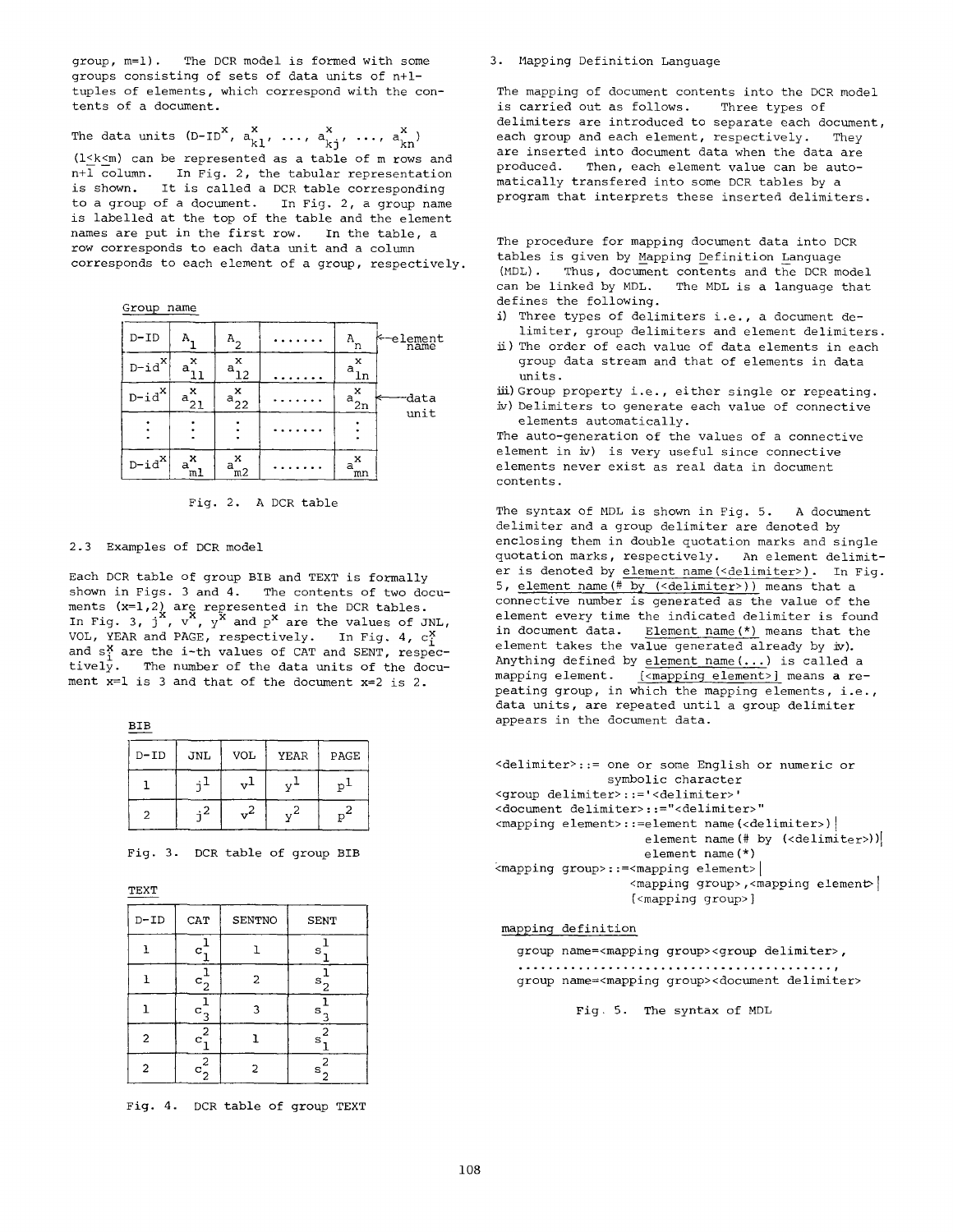4. An application of the DCR model and MDL to scientific documents

Sentence retrieval system SCAT-IR has been implemented based on the DCR model and MDL. The system has stored 1,116 short notes and letters on the nuclei of three and four nucleons of theoretical research of nuclear physics. In this section, the application of the DCR model and MDL to the documents is described.

Document contents can be regarded as a stream of data as shown in Fig. 6. In Fig. 6, each value of an element is represented by the element name written with small letters such as journal, sentence, category-no, etc. Classification category are added by classification category numbers at the head of each sentence. The contents of the document can be divided into the following groups: Bibliography (BIB), Title (TIL), Author (ATH), Abstract (ABS), Text(TEXT), Reference (REF) and Comment (COM). The elements of each group are represented as follows. BIB : D-ID, JNL, VOL, YEAR, PAGE. TIL : D-ID, TITLE. ATH : D-ID, AUTHOR, AFFILIATION. ABS : D-ID, ABSTRACT. TEXT: D-ID, CAT, SENTNO, SENT. REF : D-ID, REFNO, JNL, VOL, YEAR, PAGE, OTHERS. COM : D-ID, SIGN, COMMENT. Then, each group can be denoted formally as follows.

BIB=(D-ID, JNL, VOL, YEAR, PAGE) TIL=(D-ID, TITLE) ATH=(D-ID, AUTHOR, AFFILIATION) ABS=(D-ID, ABSTRACT) TEXT=(D-ID, CAT, SENTNO, SENT) REF=(D-ID, REFNO, JNL, VOL, YEAR, PAGE, OTHERS) COM=(D-ID, SIGN, COMMENT)

The relationship of D-ID and the other elements in a group is : BIB : D-ID-->(JNL, VOL, YEAR, PAGE)  $TL: D-ID \longrightarrow TITLE$ ) ATH **:** D-ID >>(AUTHOR, AFFILIATION) ABS : D-ID<del>--></del>(ABSTRACT) TEXT: D-ID-->>(CAT, SENTNO, SENT) REF : D-ID—→>(REFNO, JNL, VOL, YEAR, PAGE, OTHERS) COM : D-ID-->>(SIGN, COMMENT) Next, the delimiters inserted into the data stream in Fig. 6 are as follows. i) document delimiter : '&&' 2) group delimiter : '@' 3) element delimiters of each group : BIB : JNL('A'), VOL(' ('), YEAR(')'), PAGE('@') ('A' means a space.) TIL : TITLE('@') ATH : AUTHOR(' ('), AFFILIATION(')') TEXT: CAT $(^{\dagger}\triangle^{\dagger})$ , SENT $(^{\dagger}\ldots^{\dagger})$ REF : REFNO('>'), JNL(' $\Delta'$ ), VOL('('), YEAR(')'),  $\texttt{PAGE}(\texttt{'}\mathbin{\vartriangle}\texttt{'})$  ,  $\texttt{OTHERS}(\texttt{'}\dots\texttt{'})$  $\texttt{COM : SIGN('A'); COMMENT('..')}$ The delimiter '..' of SENT and OTHERS shows that another period is added to '.' at the end of a

sentence to distinguish a period at the end of a sentence from that of an abbreviation. The delimiter  $'\Delta'$  may occur more than once in the data stream. The result of inserting the above delimiters is shown in Fig. 7. The definitions by MDL in Fig. 8 are given to transfer each value of the data stream in Fig. 7 into the DCR tables as shown in Fig. 9. Consequently, the document contents and the DCR model can be linked by the definitions written in MDL and be mapped into the DCR model easily and naturally.

journal volume year page title author<sub>1</sub> affiliation<sub>1</sub> author<sub>2</sub> affiliation<sub>2</sub> ......  $\text{author}_i$  affiliation<sub>i</sub> abstract category-no<sub>1</sub> sentence<sub>1</sub> category-no<sub>2</sub> sentence<sub>2</sub> ... ....................................................... category-no k sentence k reference-no I journal I volume I year I page I others I ............................ reference-no<sub>m</sub> journal<sub>m</sub> volume<sub>m</sub> year<sub>m</sub> others<sub>m</sub> comment-sign<sub>1</sub> comment<sub>1</sub> ..........  $comment-sign content<sub>n</sub>$ 

Fig. 6. Data stream of scientific document contents

journal  $\Delta$  volume ( year ) page @ title @ author<sub>1</sub> ( affiliation<sub>1</sub> ) author<sub>2</sub> ( affiliation<sub>2</sub> ) ....... author<sub>1</sub> ( affiliation<sub>1</sub> ) @ abstract @ category-no<sub>1</sub>  $\Delta$  $\texttt{sentence}_1 \ldots \texttt{category-no}_2 \triangleq \texttt{sentence}_2 \ldots \ldots \ldots \ldots \ldots \ldots \ldots \ldots \ldots$ category-no<sub>1</sub>  $\Delta$  sentence<sub>k</sub>.. @ reference-no<sub>1</sub> > journal<sub>1</sub>  $\Delta$  volume<sub>1</sub> ( year<sub>1</sub>) page<sub>l</sub> A others<sub>l</sub>.. ................reference-no<sub>m</sub> > journal<sub>m</sub> A volume<sub>m</sub> (  $year_{m}$ ) page<sub>m</sub>  $\triangle$  others<sub>m</sub>.. @ comment-sign<sub>1</sub>  $\triangle$  comment<sub>1</sub>... ................. comment-sign  $_{\textrm{n}}$   $_{\textrm{A}}$  comment  $_{\textrm{n}}$ .. &&

Fig. 7. Result of inserting delimiters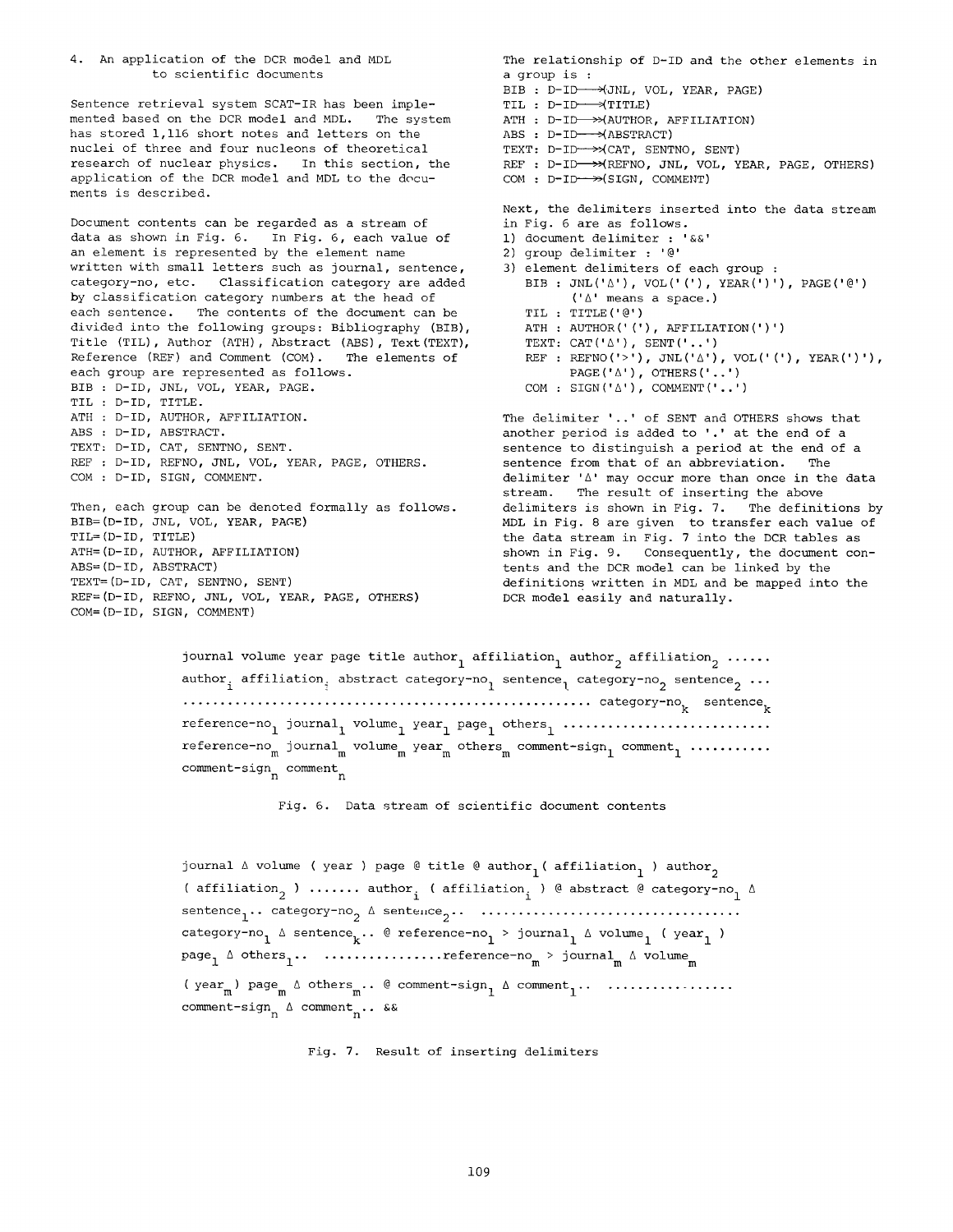BIB=D-ID(# by  $(\&\&))$ , JNL $(\triangle)$ , VOL $(()$ , YEAR $())$ , PAGE $(\&)$  ' $\&$ ', TIL=D-ID $(*)$ , TITLE $(\mathcal{C})$  ' $\mathcal{C}$ ',  $ATH=[D-ID(*)$ ,  $AUTHOR(()$ ,  $AFFILIATION())$  ' $@'$ , ABS=D-ID $(*)$ , ABSTRACT $(\text{\textcircled{\small{e}}})$  ' $\text{\textcircled{\small{e}}}'$ , TEXT= $[D-ID (*)$ , CAT $(\triangle)$ , SENTNO $(\# \; BY \; (.))$ , SENT $(..)$ ] ' $@'$ ,  $REF=[D-ID(*)$ ,  $REFO(>)$ ,  $JNL(\Delta)$ ,  $VOL(())$ ,  $YEAR())$ ,  $PAGE(\Delta)$ ,  $OTHERS(...)$  '@',  $COM=[D-ID(*)$ ,  $SIGN(\Delta)$ ,  $Comment(..)]$  " $\&&$ "

Fig. 8. Mapping definition of scientific documents by MDL

| BIB        |              |            |            | TIL    |                 |                |  | ATH    |             |               |             |
|------------|--------------|------------|------------|--------|-----------------|----------------|--|--------|-------------|---------------|-------------|
| $D-TD$     | JNL          | <b>VOL</b> | YEAR       | PAGE   | TITLE<br>$D-TD$ |                |  |        | $D-TD$      | <b>AUTHOR</b> | AFFILIATION |
|            |              |            |            |        |                 |                |  |        |             |               |             |
|            |              |            |            |        |                 |                |  |        |             |               |             |
| ABS        |              |            |            | TEXT   |                 |                |  |        |             |               |             |
| $D-TD$     | ABSTRACT     |            |            | $D-TD$ | CAT             | SENT<br>SENTNO |  |        |             |               |             |
|            |              |            |            |        |                 |                |  |        |             |               |             |
|            |              |            |            |        |                 |                |  |        |             |               |             |
| COM<br>REF |              |            |            |        |                 |                |  |        |             |               |             |
| $D - ID$   | <b>REFNO</b> | <b>JNL</b> | <b>VOL</b> | YEAR   | PAGE            | <b>OTHERS</b>  |  | $D-TD$ | <b>SIGN</b> |               | COMMENT     |
|            |              |            |            |        |                 |                |  |        |             |               |             |
|            |              |            |            |        |                 |                |  |        |             |               |             |

Fig. 9. DCR tables of scientific documents

5. A Query Language SCAT-QL1

 $SCAT-QL1$  (SCAT Query Language 1) is a query language implemented on the SCAT-IR system. In this section, the basic retrieval method based on SCAT-OLI and advanced information retrieval, and some examples are shown.

5.1 Basic retrieval method of SCAT-QL1

The basic retrieval method of SCAT-OL1 is a simple pattern matching. Each datum corresponding to document contents, for example stored sentence data and query expression given by a user, is regarded as a character string. The pattern matching method makes it possible to retrieve sentences including not only words but the indicated parts of a word, a compound word and any character string.

Generally, it is useful to deal mechanically with a misspelling, an inflection and the different representation such as 'three body' and 'three-body'. Therefore, it is effective in giving the number n of unmatched characters permitted on pattern matching. For example, if n=l, then 'three body' and 'three-body' are regarded as the same character string. The component of query is denoted by (s,n), provided 's' is a character string to search.

5.2 Advanced information retrieval methods

The expression of query for information retrieval is defined as follows.

<component>::=(s,n) <element expression>::=<component> I

<element expression> OR <component> i <element expression> AND <component> i <query expression>::=element-name=<element expression> | <query expression> OR element-name=<element expression> | <query expression> AND element-name= <element expression>

A query expression is given by AND/OR formula of element-name=<element expression>, provided elementname corresponds to one defined in the DCR model. Information retrieval in SCAT-IR system consists of one of within a DCR table and one between DCR tables. The former is retrieval by AND/OR formula of components for some elements in a DCR table. The latter is retrieval by AND/OR formula of element expressions of some appropriate elements in some DCR tables. The above two kinds of formulas make it possible to support advanced information retrieval. Advanced information retrieval is composed of sentence retrieval, citation relation retrieval, document retrieval etc.

SCAT-OLI has some functions for manipulating the resultant various retrieval. The basic functions of SCAT-QLI are :

- !) to make a set of retrieved data units or document identifier (D-ids) etc,
- 2) to perform retrieval on the resultant sets,
- 3) to store or request the sets,
- 4) to execute the boolean operation among the sets, 5) to put out each values in all the data units or
- in those of the resultant sets,
- 6) to retrieve the relation of citation of documents,
- 7) to put out cited number and cited rate for some documents with a graph.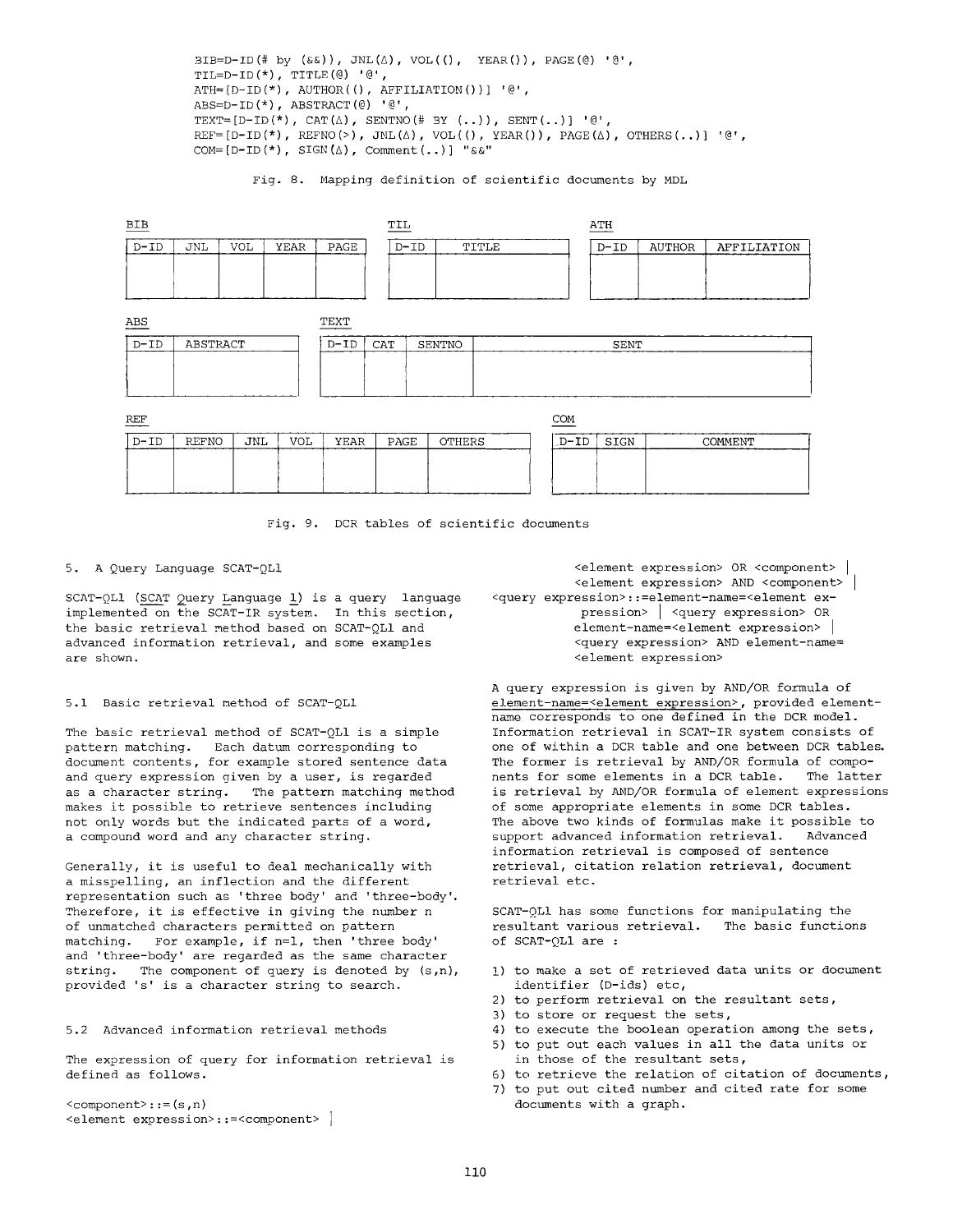# $\sim$   $\sim$ 5.4 Illustrating examples

|    | This command defines a set named PROB34 consisting of<br>sentences satisfying this AND/OR expression.<br>category No.<br>and                                                                                                                                                                                                                                       |  |
|----|--------------------------------------------------------------------------------------------------------------------------------------------------------------------------------------------------------------------------------------------------------------------------------------------------------------------------------------------------------------------|--|
| 1) | Search<br>DEF PROB34=(STW=(THREE+FOUR+ALPHA)*(BODY+PARTIC+NUCLEON))*(CAT=01 $\sim$ 03);<br>time                                                                                                                                                                                                                                                                    |  |
|    | $60 \text{ sec.}$<br>scientific terms included in a sentence<br>** PROB34 ** HITCOUNT 207 SENTENCES (123 DOCUMENTS)<br>$n$ umber of hit senences, number of documents including the hit sentences                                                                                                                                                                  |  |
| 2) | DEF YEAR70= $(YER=70)$ ;                                                                                                                                                                                                                                                                                                                                           |  |
|    | ** PROB34 ** HITCOUNT 522 DOCUMENTS                                                                                                                                                                                                                                                                                                                                |  |
| 3) | DEF RECENT=PROB34*YEAR70;                                                                                                                                                                                                                                                                                                                                          |  |
|    | ** RECENT ** HITCOUNT 107 SENTENCES (61 DOCUMENTS)                                                                                                                                                                                                                                                                                                                 |  |
|    | category No.                                                                                                                                                                                                                                                                                                                                                       |  |
| 4) | PRT (RECENT) D-ID SNT(02 O6) JNL VOL YER PAG ATH TIL;                                                                                                                                                                                                                                                                                                              |  |
|    | D-ID=00111<br>SENTENCE OF CAT NO. = 02 <-- Basic problems<br>(0001) IN A RECENT LETTER PASK 1> HAS COMMENTED THE ROLE OF NON-CENTRAL<br>INTERACTIONS IN LOW-ENERGY NUCLEAR PHYSICS, ESPECIALLY IN THE<br>$\leftarrow$ a retrieved sentence<br>THREE-NUCLEON SYSTEMS.                                                                                               |  |
|    | SENTENCE OF CAT NO. = $06 \leftarrow$ Individual problems<br>(0013) HOWEVER, THE PURPOSE OF THIS NOTE IS TO FIND A REASON FOR THE $\leftarrow$ a sentence require<br>UNEXPECTED RESULTS FOR THE SQUARE WELL.<br>by PRT command<br>JOURNAL=PHYS. LETTERS<br>$VOLUME = B 34$<br>$=1971$<br>YEAR<br>PAGE = $184$                                                      |  |
|    | AUTHOR = R. VAN WAGENINGEN AND G. ERENS* (NATUURKUNDIC LABORATORIUM DEF<br>VRIJE UNIVERSITEIT, AMSTERDAM, THE NETHERLANDS)<br>TITLE =SQUARE-WELL POTENTIAL AND THREE-NUCLEON BOUND-STATE PROPERTIES                                                                                                                                                                |  |
|    |                                                                                                                                                                                                                                                                                                                                                                    |  |
|    | This command means to search documents of the set PROB34 citing each<br>document of the set PROB34 and to count the times.                                                                                                                                                                                                                                         |  |
| 5) | SRC CED(PROB34) FROM (PROB34) BY (REF);<br>Search                                                                                                                                                                                                                                                                                                                  |  |
| 6) | PRT CED% BY GRH; $\leftarrow$ This means to print out the cited rate of each documents<br>time<br>in the set PROB34.<br>$20 \text{ sec.}$<br><b>15</b><br>25<br>30 <sub>o</sub><br>35 CITED RATE<br>0<br>5<br>10<br>20<br>00474(59)<br>$\star$<br>0.8<br>00122(60)<br>0.0<br>00108(62)<br>18.3<br>$00321(62)$  *<br>0.8                                            |  |
|    | 00296(70)<br>9.8<br>0.0<br>$00299(70)$ *<br>22.9<br>00302 (70)                                                                                                                                                                                                                                                                                                     |  |
|    | a document of high cited rate                                                                                                                                                                                                                                                                                                                                      |  |
| 7) | PRT (00302) $SNT(06 10)$ JNL VOL YER PAG ATH TIL;<br>SENTENCE OF CAT NO. = 06                                                                                                                                                                                                                                                                                      |  |
|    | (0020) IN ORDER TO INVESTIGATE THE 3HE WAVE FUNCTION AT SMALL DISTANCES<br>IT WAS NECESSARY TO INCREASE THE MOMENTUM TRANSFER SIGNIFICANTLY.<br>(0035) THE SEPARATION OF THE CHARGE AND MAGNETIC FORM FACTOR WAS ACCOMPLISHED<br>BY USING ROSENBLUTH PLOTS AS A FUNCTION OF THE EFFECTIVE Q.                                                                       |  |
|    | SENTENCE OF CAT NO. = 10<br>(0067) DETAILED CALCULATIONS OF THIS DIFFERENCE USING PREVIOUS VALUES FOR<br>THE FORM FACTORS HAVE TENDED TO BE APPROXIMATELY 0.1 MEV TOO LOW 19>:<br>THE NEW DATA REPRESENT A MORE DIFFUSE ELECTROMAGNETIC STRUCTURE FOR 3HE<br>AND THEREFORE WOULD TEND TO INCREASE THIS DISAGREEMENT.<br>JOURNAL=PHYS. REV. LETTER<br>$VOLUME = 25$ |  |